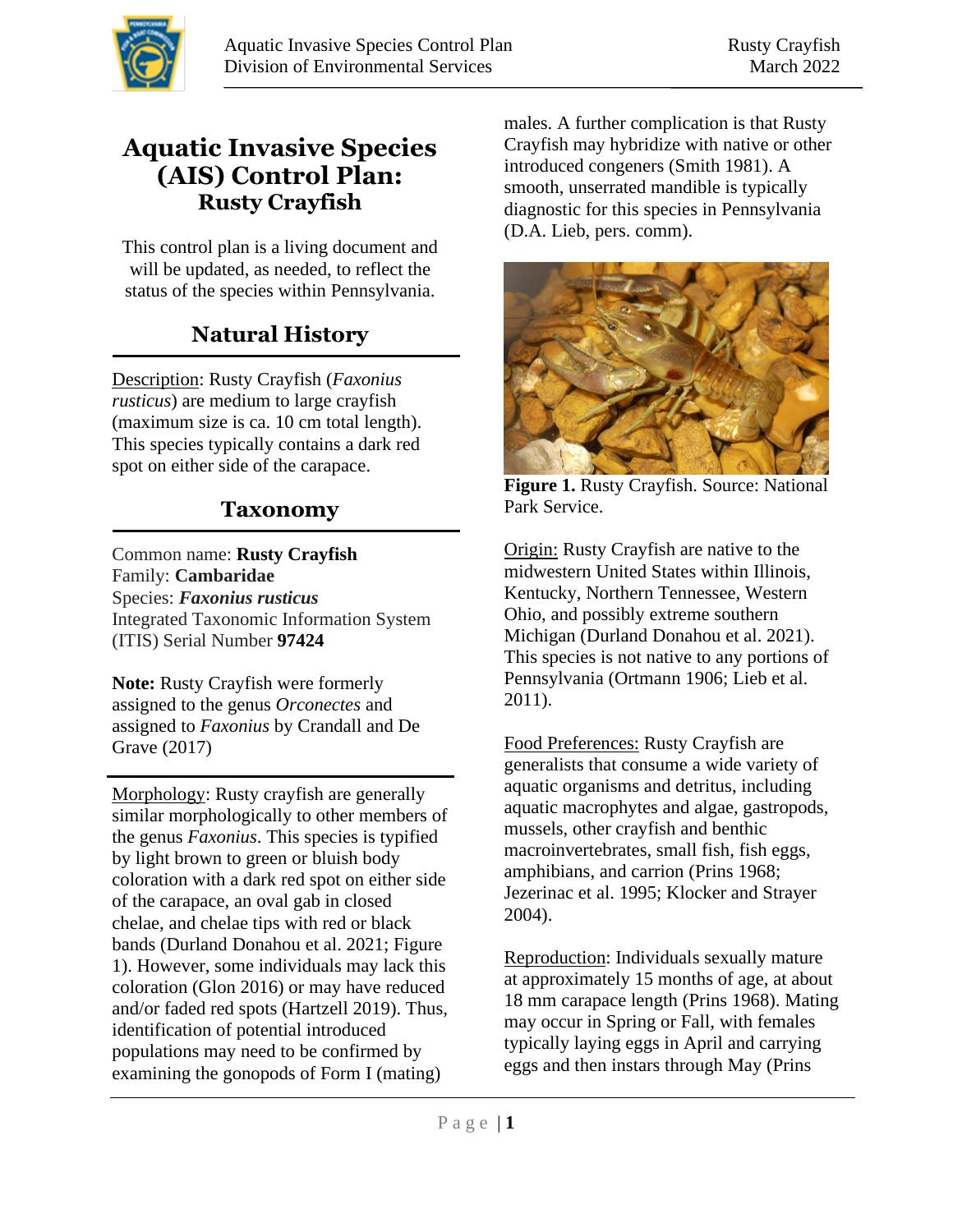

1968; Jezerinac et al. 1995). Fecundity in females ranges from  $42 - 257$  eggs, and females display a positive relationship between body size and number of eggs (Prins 1968; Maberry et al. 2017). Mean egg count of 26 females sampled at a site in eastern Pennsylvania was 130 eggs (S.M. Hartzell, unpublished data).

Notable Characteristics: Introduced populations of Rusty Crayfish may exhibit faster rates of growth and higher survival than native populations of Rusty Crayfish; possibly due to hybridization with other members of the genus *Faxonius* (Sargent and Lodge 2014) as well as artificial selection of Rusty Crayfish propagated within the bait trade environment contributing faster growth rates, aggression, and larger body sizes than native populations (Pintor and Sih 2009).

Historic/Current Vectors: Rusty Crayfish are primarily thought to have historically been introduced via "bait bucket" introductions (Durland Donahou et al. 2021). Both historic and current vectors of spread in Pennsylvania are certainly primary through this vector (Lieb et al. 2011). Following introduction, Rusty Crayfish typically can spread throughout a watershed, but may be impeded by barriers such as dams (Lieb et al. 2011).

Preferred Habitat: Rusty Crayfish have been collected in a broad range of habitats, from small ponds to large lakes, and small streams to large rivers (Prins 1968; Olden et al. 2006). Optimal thermal preferences of this species suggest a preference for warmwater habitats (Muhndahl and Benton 1990).

## **Distribution and Status**

Distribution: In North America, Rusty Crayfish have been introduced outside of their native range within at least 27 U.S. States (Figure 2) and three Canadian Provinces (Guiasu and Labib 2021).



**Figure 2.** Distribution of Rusty Crayfish in the continental United States. Native range is shaded in yellow and introduced range is shaded in red. Source: USGS.

Within Pennsylvania (Figure 3), Rusty Crayfish are known from at least 21 counties. Populations are primarily known from the Lake Erie basin and parts of the lower Susquehanna and Susquehanna East and West Branch, and lower Delaware watershed. Records are also known from Slippery Rock Creek in Lawrence County and Pymatuning Reservoir in Crawford County (Ohio Drainage). Rusty Crayfish have also bene collected from tributaries of the Potomac Drainage in Adams County.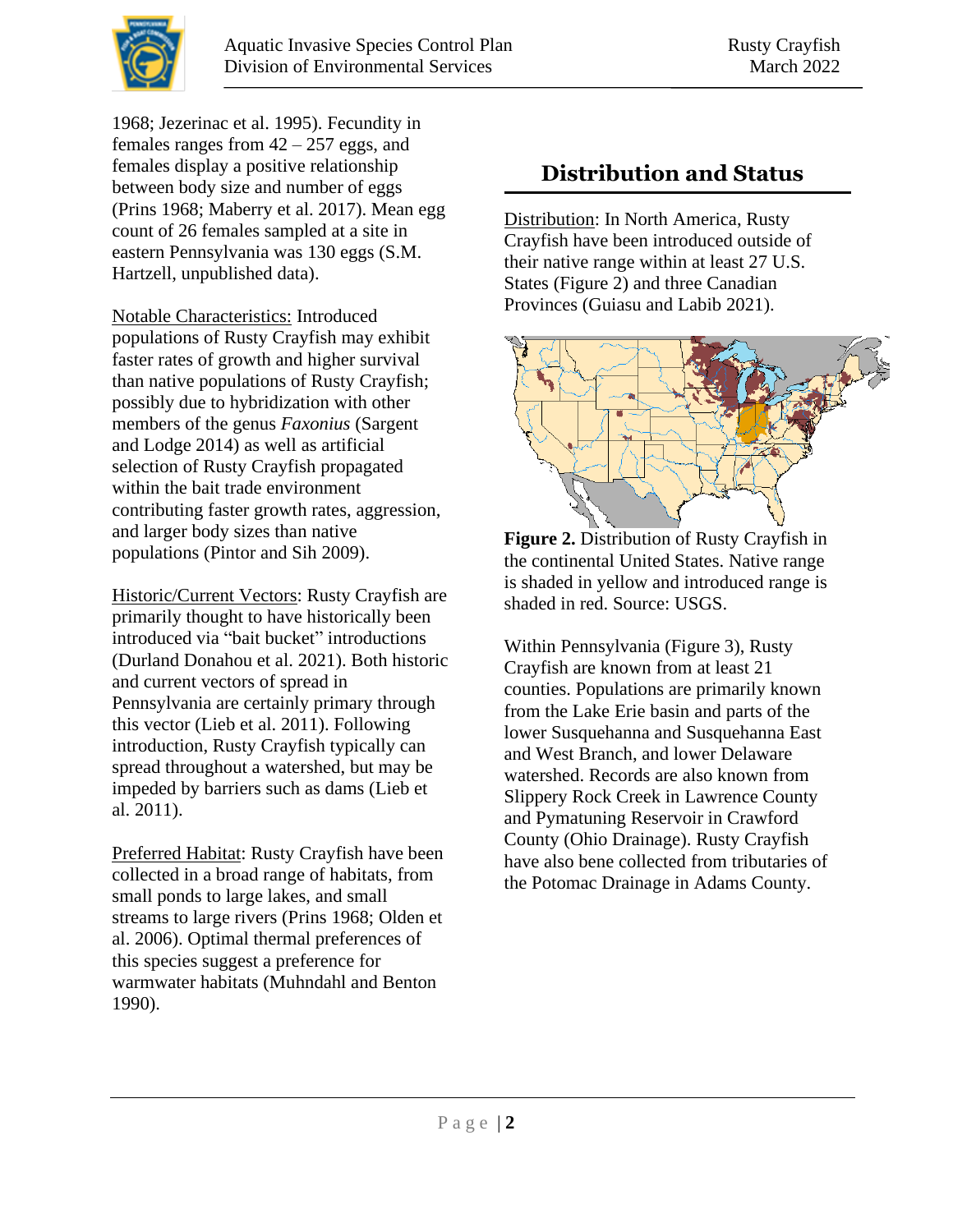



**Figure 3.** County-level distribution of Rusty Crayfish in Pennsylvania (April 2021).

Pennsylvania Legal Status: Rusty Crayfish are regulated with all crayfish species within 58 Pa. Code §71.6 and §73.1. It is unlawful to possess, introduce, import, or transport in or through the Commonwealth all crayfish species, except when they are either possessed and used as bait on, in or about the water from which taken or possessed or imported for testing and scientific purposes or restaurant consumption, adequate measures have been taken to prevent their escape and they are accompanied by documentation stating the point of origin and the destination to which they are to be delivered. The head of all crayfish species collected as bait must be removed above the eyes unless used as bait within the water from which they were taken.

### **Threats**

Ecological: Numerous studies have demonstrated the negative impacts of Rusty Crayfish on native aquatic species. Rusty Crayfish may have significant impacts on macrophytes, native macroinvertebrates, and both small and large fish (Capelli 1982; Wilson et al. 2004; Kreps et al. 2016). Rusty Crayfish are well-known to displace native crayfish via competition and/or hybridization (reviewed by Bouchard et al. 2007). Within Pennsylvania, taxa of conservation concern most threatened by

Rusty Crayfish (and other non-native crayfish) include native surface water dwelling crayfish species such as the Spinycheek Crayfish (*Faxonius limosus*) and a currently undescribed member of the *Cambarus accuminatus* complex (Lieb et al. 2011). Rusty Crayfish can actively displace native Spiny-cheek Crayfish by predation and may also be a superior competitor for resources due to behavioral differences (Klocker and Strayer 2004; Hartzell et al. 2022). Klocker and Strayer (2004) also found that Rusty Crayfish consume native mussels; however, the potential impact of this species towards imperiled freshwater mussel fauna in Pennsylvania appears to be largely unknown. Rusty Crayfish populations in Pennsylvania are known to carry a fungal agent (*Aphanomyces astaci*), but this is thought to be a minor threat to other North American crayfish species (Butler et al. 2020).

Economic: Little information appears to be available regarding the economic impacts of Rusty Crayfish invasion. Most likely, economic impacts relate to the harm of fisheries caused by Rusty Crayfish. For instance, Rusty Crayfish may diminish the average size of sport fish such as Walleye via the displacement of forage fish (Kreps et al. 2016) which could contribute to increased economic costs in order to manage the fishery and some decrease in local economies supported by the recreational value of invaded waters. Rusty Crayfish may also decrease sunfish (*Lepomis sp.)* populations (Wilson et al. 2004), which are important recreational sport fish in Pennsylvania. Further studies assessing the potential ecological and economic impacts to Pennsylvania sport fisheries are needed.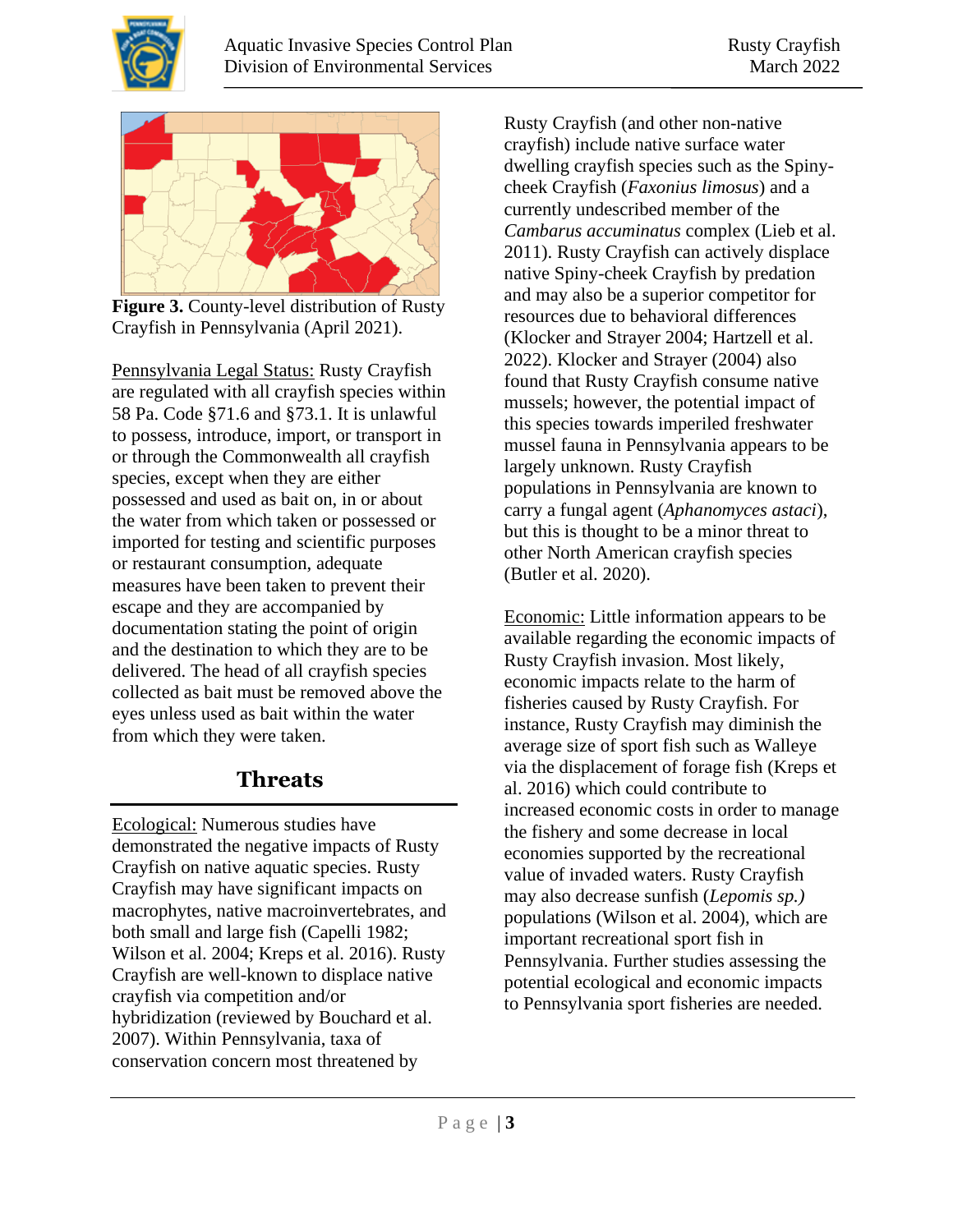

## **Management**

Management Goals: Rusty Crayfish are established broadly within portions of several major watersheds in Pennsylvania. Because little can be done following establishment of Rusty Crayfish in aquatic ecosystems, the primary goal should be to prevent the introduction of this species to novel watersheds.

#### Containment and Prevention Actions:

- Coordinate with appropriate agency partners to conduct early detection surveys within uninvaded waters, particularly those near introduced populations or at high risk of illicit transfer (e.g., popular fishing areas).
- Bolster public education efforts to acquaint the populace with the threats of non-indigenous crayfish such as Rusty Crayfish and means to prevent their spread. Because the spread of nonindigenous crayfish in Pennsylvania appears to be primarily via illicit bait release, specifically target anglers for education/awareness through presentations, literature, and targeted signage.
- Initiate/support research on the biology of Rusty Crayfish populations in the Commonwealth and the ecological and economic impacts of Rusty Crayfish towards native aquatic species in Pennsylvania, such as freshwater mussels and towards sport fishery resources.
- Because dams may provide barriers to the upstream dispersal of non-native crayfish species such as Rusty Crayfish (Lieb et al. 2011), coordinate with dam

removal planning activities to ensure that dam removal will not facilitate the spread of invasive crayfish.

- Strictly enforce crayfish regulations within 58 Pa Code §71.6 and §73.1.
- Encourage the incident reporting of aquatic invasive/nuisance species such as Rusty Crayfish within Pennsylvania. Online reporting can now be conducted at the following PFBC web site: <https://pfbc.pa.gov/forms/reportAIS.htm> as well as PA iMapInvasives at: <https://www.paimapinvasives.org/> and at the national level, USGS Nonindigenous Aquatic Species website: [https://nas.er.usgs.gov/SightingReport.as](https://nas.er.usgs.gov/SightingReport.aspx) [px](https://nas.er.usgs.gov/SightingReport.aspx)

### Rapid Response Options:

• Because control options for Rusty Crayfish and other introduced crayfish species are limited in scope and effectiveness and entail a longterm commitment of resources (see below) Rapid Response options are limited. Practical Rapid Response options toward new detections of Rusty Crayfish or other invasive crayfish species should consist of educational efforts to alert the public about preventing spread to other waters. This could be accomplished by press releases or other public announcements and/or posting signs along recently invaded waters.

### Control Options:

• Intensive efforts consisting of longterm trapping and stocking of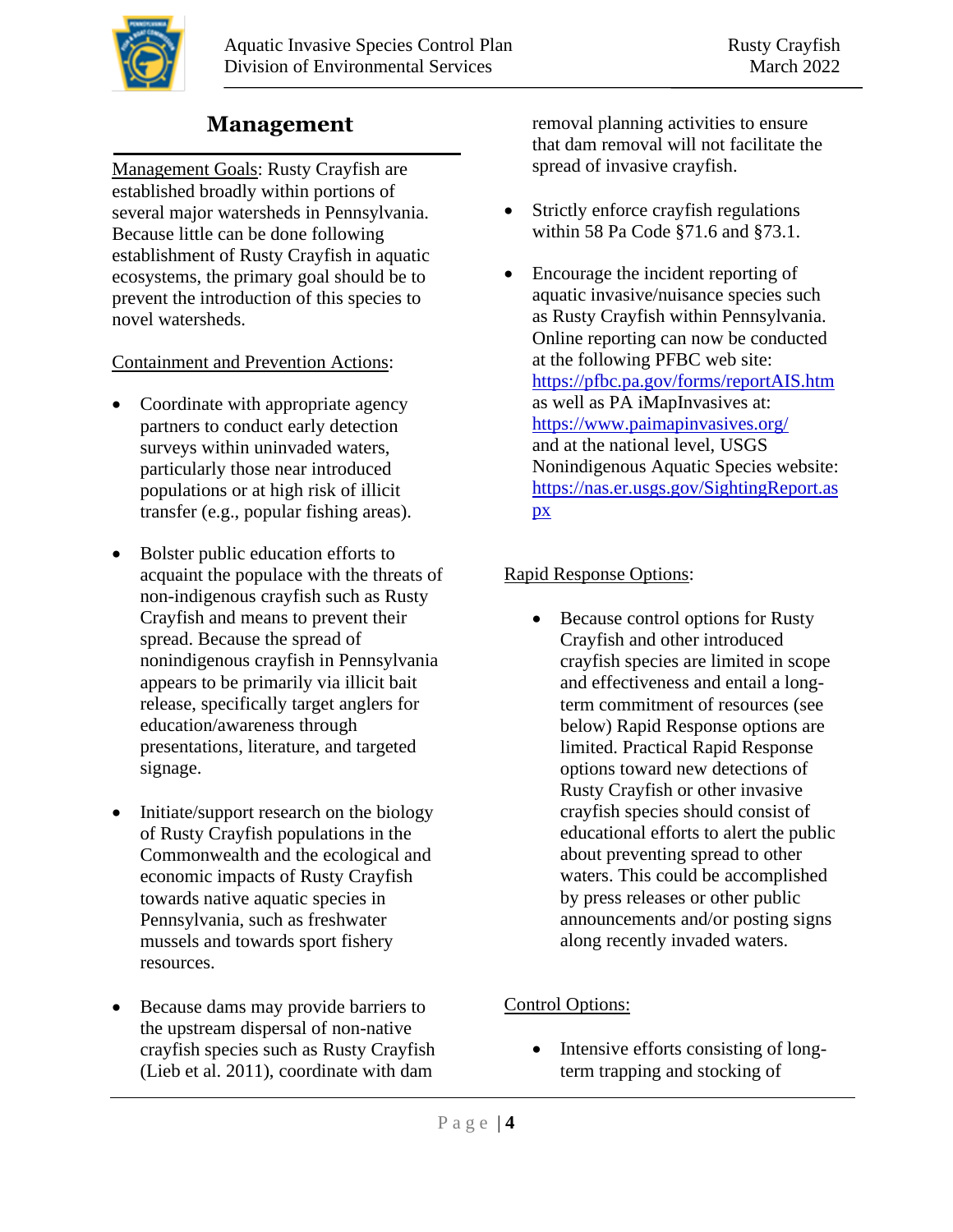predatory fish (e.g., Largemouth Bass) may be successful at reducing Rusty Crayfish populations in smaller lakes (Hein et al. 2007). However, this takes a substantial amount of effort and is limited to smaller lentic waterbodies.

• One unique Rusty Crayfish control effort in Pennsylvania is the annual removal of this species by dipnetting in the lower reaches of Valley Creek at Valley Forge National Historic Park (Wasler 2015). Intensive removal by park staff and volunteers over a five-year period  $(6,000 + \text{hours of effort})$  was effective at maintaining a Rusty Crayfish biomass at approximately 20% of total crayfish collected (Wasler 2015). However, it is unknown if this effort provided any major benefit to mitigating ecological damages caused by this species.

# **References**

- Bouchard, R.W., Lieb, D.A., Carline, R.F., Nuttall, T.R., Wengert, C.B., and Wallace, J.R. 2007. 101 years of change (1906 to 2007): The distribution of the crayfishes of Pennsylvania. Part I: Eastern Pennsylvania. Academy of Natural Sciences of Philadelphia. Report No. 07-11. 39 pp.
- Butler, E., Crigler, P., Robbins, G., Blair, J.E. 2020. Preliminary survey of *Aphanomyces sp*. associated with native and invasive crayfish in the Lower Susquehanna watershed of

southcentral Pennsylvania. *Journal of Freshwater Ecology*. 35:223-233.

- Capelli, G.M. 1982. Displacement of northern Wisconsin crayfish by *Orconectes rusticus* (Girard). *Limnology and Oceanography*. 27:741-745.
- Crandall, K.A. and De Grave, S. 2017. An updated classification of the freshwater crayfishes (Decapoda: Astacidea) of the world, with a complete species list. *Journal of Crustacean Biology*. 37:615-653.
- Guiasu, R.C. and Labib, M. 2021. The unreliable concept of native range as applied to the distribution of the rusty crayfish (*Faxonius rusticus*) in North America. *Hydrobiologia*. 848:1177-1205.

Durland Donahou, A., Conard, W., Dettloff, K., Fusaro, A., and Sturtevant, R. 2021 *Faxonius rusticus* (Girard, 1852): U.S. Geological Survey, Nonindigenous Aquatic Species Database, Gainesville, FL, https://nas.er.usgs.gov/queries/FactS heet.aspx?speciesID=214, Revision Date: 9/12/2019, Access Date: 4/15/2021

- Glon, M.G. 2016. Don't judge a crayfish by its cover: color morphs may render crayfish unidentifiable. *Crayfish News*. 38:8-9.
- Hartzell, S.M. 2019. Sexual dichromatism in "rusty" spots of a population of *Faxonius rusticus* (Girard). *Freshwater Crayfish*. 24: 39-42.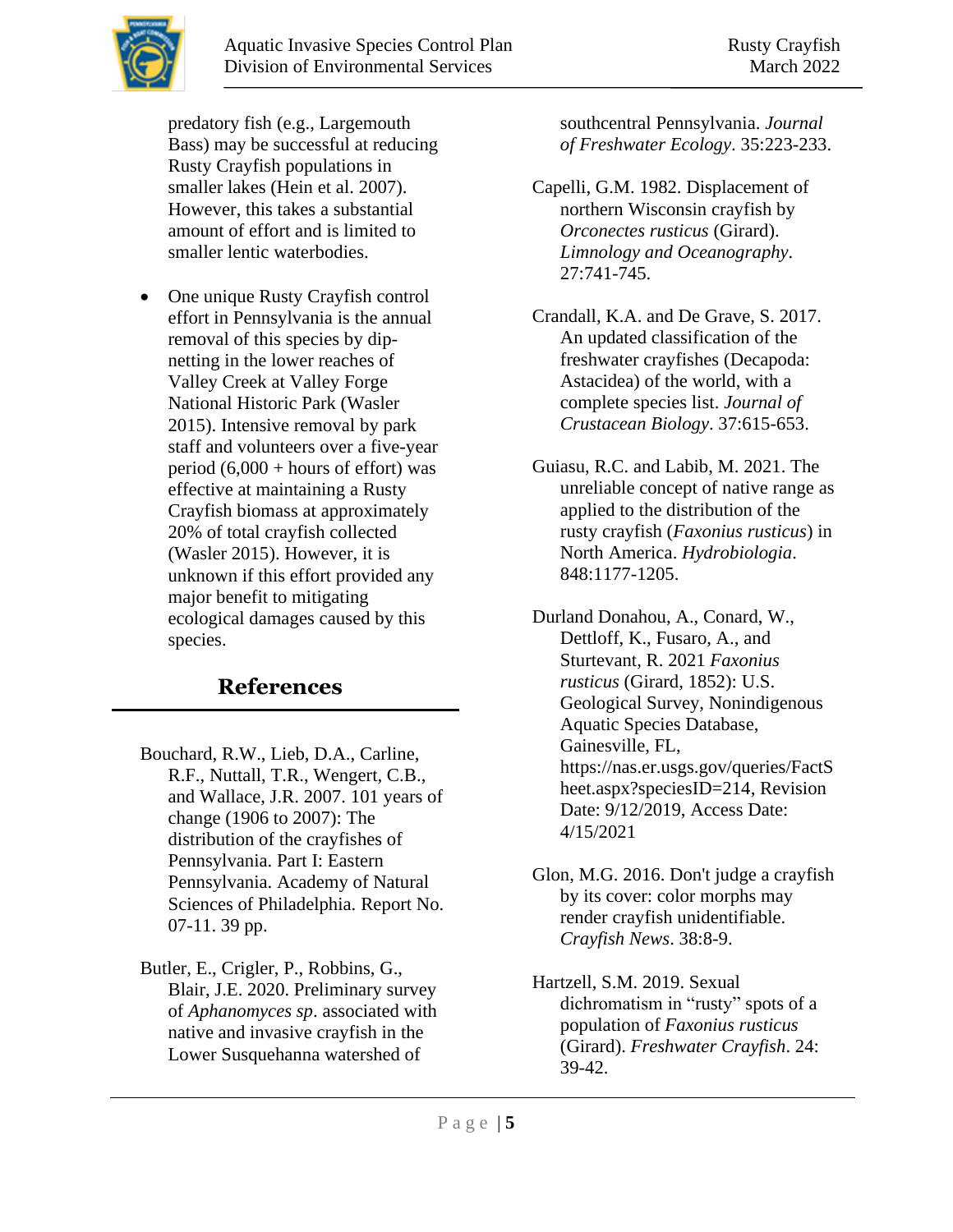

Hartzell, S.M., Pitt, A.L. and Davis, S. 2022. Invasive Rusty Crayfish (*Faxonius rusticus*) are diurnally more exposed than a native congener. *Journal of the Pennsylvania Academy of Science*. 95: in press.

Hein, C.L., Vander Zanden, M.J., Magnuson, J.J. 2007. Intensive trapping and increased fish predation cause massive population decline of an invasive crayfish. *Freshwater Biology*. 52:1134-1146.

- Klocker, C.A. and Strayer, D.L. 2004. Interactions among an invasive crayfish (*Orconectes rusticus*) a native crayfish (*Orconectes limosus*) and native bivalves (Sphaeriidae and Unionidae). *Northeastern Naturalist*. 11:167-178.
- Kreps, T.A., Larson, E.J., and Lodge, D.M. 2016. Do invasive rusty crayfish (*Orconectes rusticus*) decouple littoral and pelagic energy flows in lake food webs? *Freshwater Science*. 35:103-113.

Lieb, D.A., Bouchard, R.W., Carline, R.F., Nuttall, T.R., Wallace, J.R. and Burkholder, C.L. 2011. Conservation and management of crayfishes: Lessons from Pennsylvania. *Fisheries*. 36:489-507.

Jezerinac, R.F., Stocker, G.W., and Tarter, D.C. 1995. The Crayfishes (Decapoda: Cambaridae) of West Virginia. Bulletin of the Ohio Biological Survey 10:1-193.

Maberry, M.R., DiStefano, R.J., Ames, C.W., Swedburg, D.A., and Mackie, J.S. 2017. Comparative fecundity of the imperiled crayfish *Faxonius quadruncus* (Creaser) and invasive crayfish *Faxonius hylas* (Faxon) in the St. Francis River drainage of Missouri, USA. *Freshwater Crayfish*. 23:13-21.

- Muhndahl, N.D. and Benton, M.J. 1990. Aspects of the thermal ecology of the rusty crayfish *Orconectes rusticus* (Girard). *Oecologia*. 82:210-216.
- Olden, J.D., McCarthy, J.M., Maxted, J.T., Fetzer, W.J., Vander Zanden, M.J. 2006. The rapid spread of rusty crayfish (Orconectes rusticus) with observations on native crayfish declines in Wisconsin (U.S.A.) over the past 130 years. *Biological Invasions*. 8:1621-1628.
- Ortmann, A.E. 1906. The crawfishes of the state of Pennsylvania. *Memoirs of the Carnegie Museum*. 2:343-523.

Pintor, L.M. and Sih, A. 2009. Differences in growth and foraging behavior of native and introduced populations of an invasive crayfish. *Biological Invasions*. 11:1895-1902.

- Prins, R. 1968. Comparative ecology of *Orconectes rusticus rusticus* and *Cambarus tenebrosis* in Doe Run, Meade County, Kentucky. *Hydrobiology*. 53:667-714.
- Sargent, L.W. and Lodge, D.M. 2014. Evolution of invasive traits in nonindigenous species: increased survival and faster growth in invasive populations of rusty